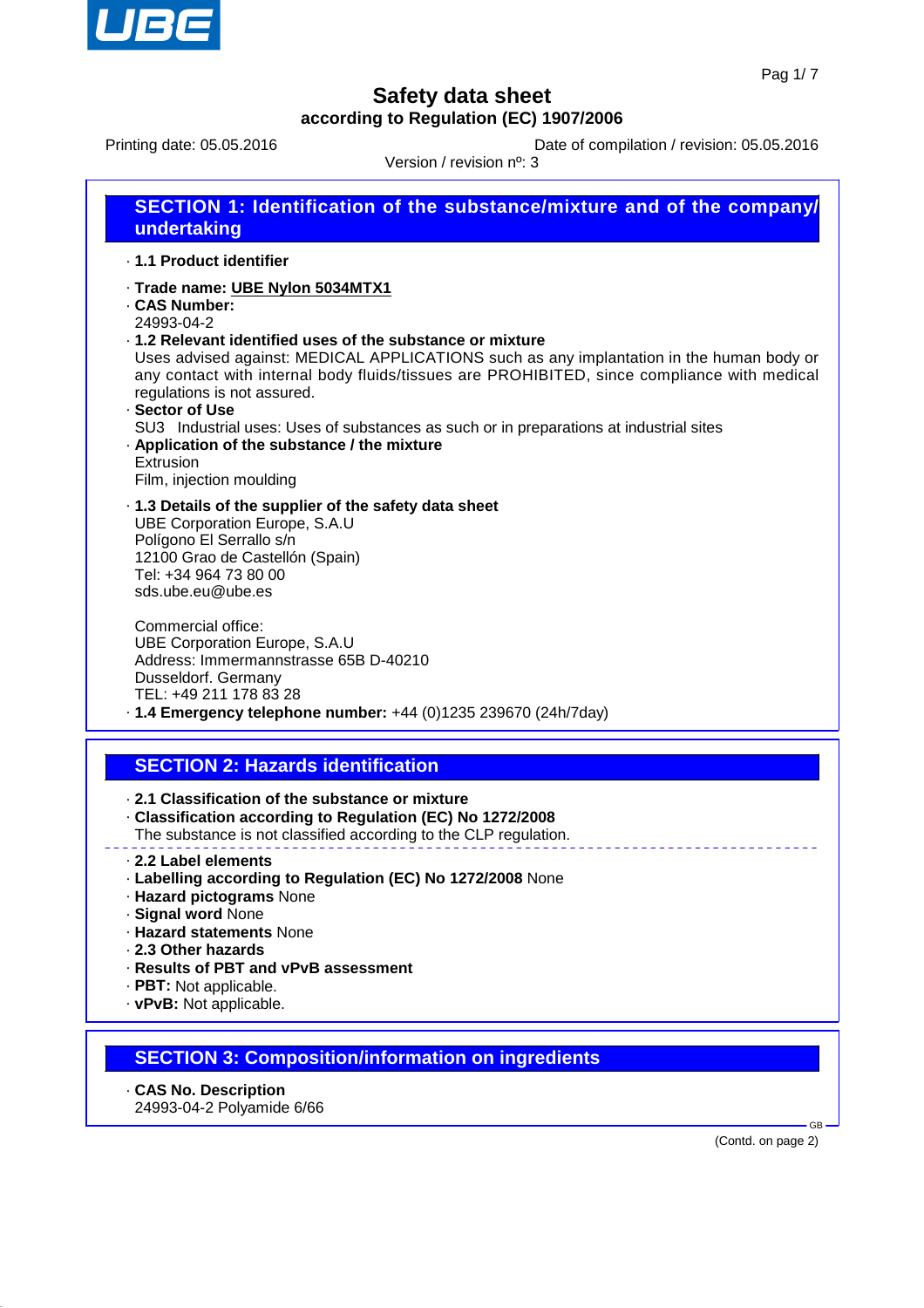

Printing date: 05.05.2016 **Date of compilation / revision: 05.05.2016** 

Version / revision nº: 3

**Trade name: UBE Nylon 5034MTX1**

### **SECTION 4: First aid measures**

· **4.1 Description of first aid measures** · **General information:** Immediately remove any clothing soiled by the product. Take affected persons out into the fresh air. Seek medical treatment.

#### · **After inhalation:**

If exposed to vapors from heating and molding material , remove to fresh air .

If symptoms, coughing and discomfort in nose and throat remain, get medical attention.

#### · **After skin contact:**

Immediately wash with water and soap and rinse thoroughly.

- If redness, itching or burning sensation develops, get medical attention.
- After contact with the molten product, cool rapidly with cold water.
- Do not pull solidified product off the skin.

Seek medical treatment.

#### · **After eye contact:**

Inmediately flush exposed area with copious amounts of tepid water for at least 15 minutes If redness, itching or burning sensation develops, do not rub eyes and immediately get medical attention.

#### · **After swallowing:**

Rinse out mouth and then drink plenty of water.

Do not induce vomiting; call for medical help immediately.

· **4.2 Most important symptoms and effects, both acute and delayed** At molding state, expected to cause burns to skin.

 Irreversible dermatitis will occur if you do not wash affected skin immediately and thoroughly. · **4.3 Indication of any immediate medical attention and special treatment needed**

Treatment: Treat according to symptoms (decontamination, vital functions), no known specific antidote.

## **SECTION 5: Firefighting measures**

- · **5.1 Extinguishing media** · **Suitable extinguishing agents: Water** Fire-extinguishing powder Carbon dioxide Use fire extinguishing methods suitable to surrounding conditions. · **For safety reasons unsuitable extinguishing agents:** Not known · **5.2 Special hazards arising from the substance or mixture** In case of fire, the following can be released: Carbon monoxide (CO) Carbon Dioxide (CO2) Under certain fire conditions, traces of other toxic gases cannot be excluded, e.g.: Hydrogen cyanide (HCN) Ammonia (NH3) · **5.3 Advice for firefighters**
- · **Protective equipment:** Firefighters should wear appropriate protective equipment Mouth respiratory protective device. · **Additional information**
- Cool endangered receptacles with water spray.

(Contd. on page 3)

**GB**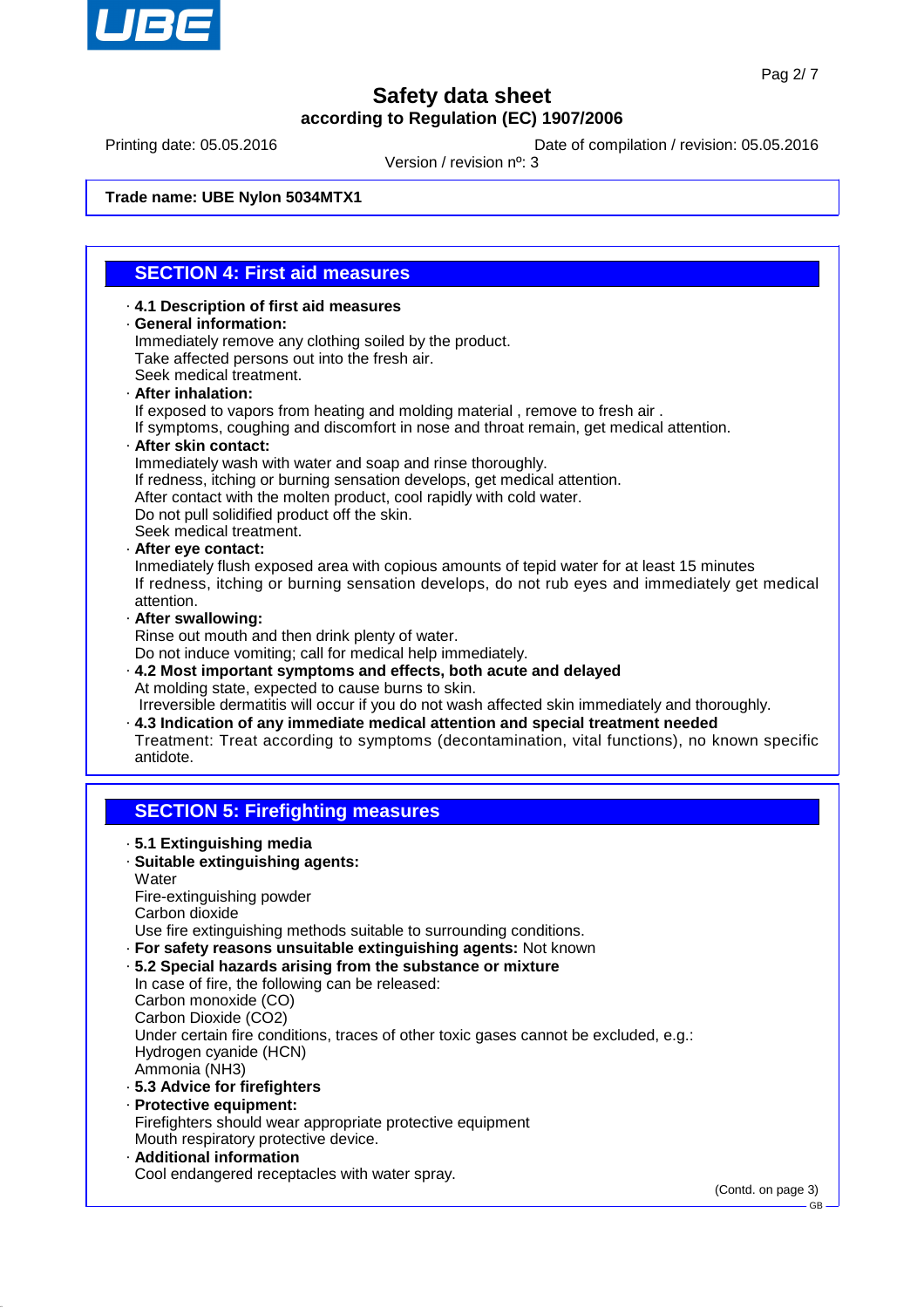

Printing date: 05.05.2016 **Date of compilation / revision: 05.05.2016** 

Version / revision nº: 3

**Trade name: UBE Nylon 5034MTX1**

Collect contaminated fire fighting water separately. It must not enter the sewage system.

### **SECTION 6: Accidental release measures**

- · **6.1 Personal precautions, protective equipment and emergency procedures** Stop leak if you can do so without risk Remove combustible materials Ensure adequate ventilation Use personal protective equipment as indicated in paragraph 8
- · **6.2 Environmental precautions:** Do not allow to enter sewers/ surface or ground water.
- · **6.3 Methods and material for containment and cleaning up:** Sweep up to prevent slipping on polymer pellets

Send for recovery or disposal in suitable receptacles.

- Dispose contaminated material as waste according to item 13.
- · **6.4 Reference to other sections** See Section 7 for information on safe handling. See Section 8 for information on personal protection equipment. See Section 13 for disposal information.

### **SECTION 7: Handling and storage**

· **7.1 Precautions for safe handling**

- Keep away from foodstuffs, beverages and feed. Immediately remove all soiled and contaminated clothing Wash hands before breaks and at the end of work. Do not eat, drink, smoke or sniff while working. molten state: Avoid skin contact with the liquefied material.
- Avoid breathing dust/fume/vapours.
- · **Information about fire and explosion protection:** Protect against electrostatic charges.
- · **7.2 Conditions for safe storage, including any incompatibilities**
- · **Storage:**
- · **Requirements to be met by storerooms and receptacles:**
- Store in cool, dry conditions in well sealed receptacles.
- · **Information about storage in one common storage facility:** Not required.
- · **Further information about storage conditions:** Protect from heat and direct sunlight.
- · **7.3 Specific end use(s)**
- No further relevant information available. See item 1.2
- **SECTION 8: Exposure controls/personal protection**
- · **Additional information about design of technical facilities:** Adequate ventilation should be maintained at handing. Additionally, local exhaust ventilation recommended at molding process.
- · **8.1 Control parameters**
- · **Ingredients with limit values that require monitoring at the workplace:** Not required.
- · **Additional information:** The lists valid during the making were used as basis.

(Contd. on page 4)

GB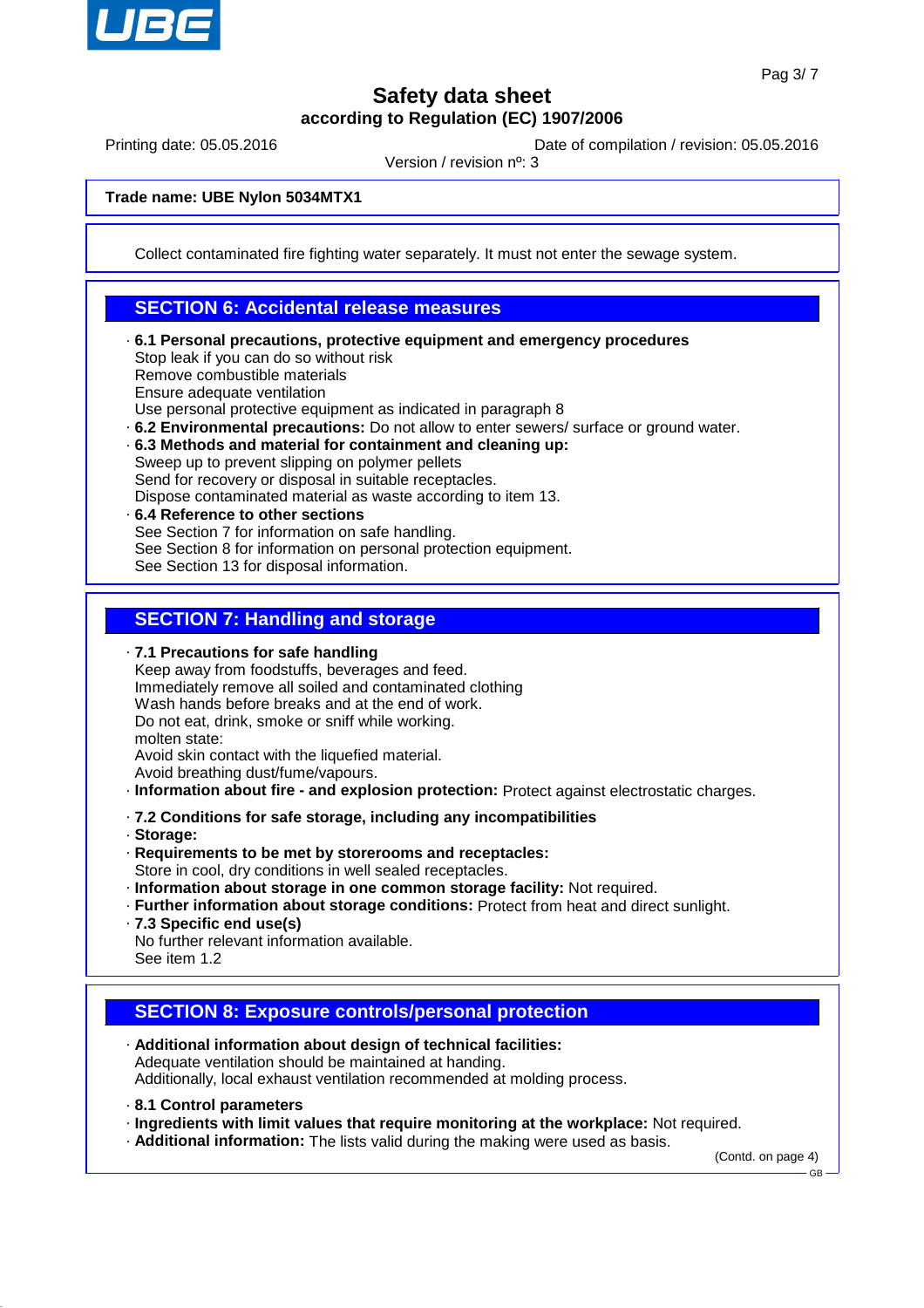

Printing date: 05.05.2016 **Date of compilation / revision: 05.05.2016** 

Version / revision nº: 3

**Trade name: UBE Nylon 5034MTX1**

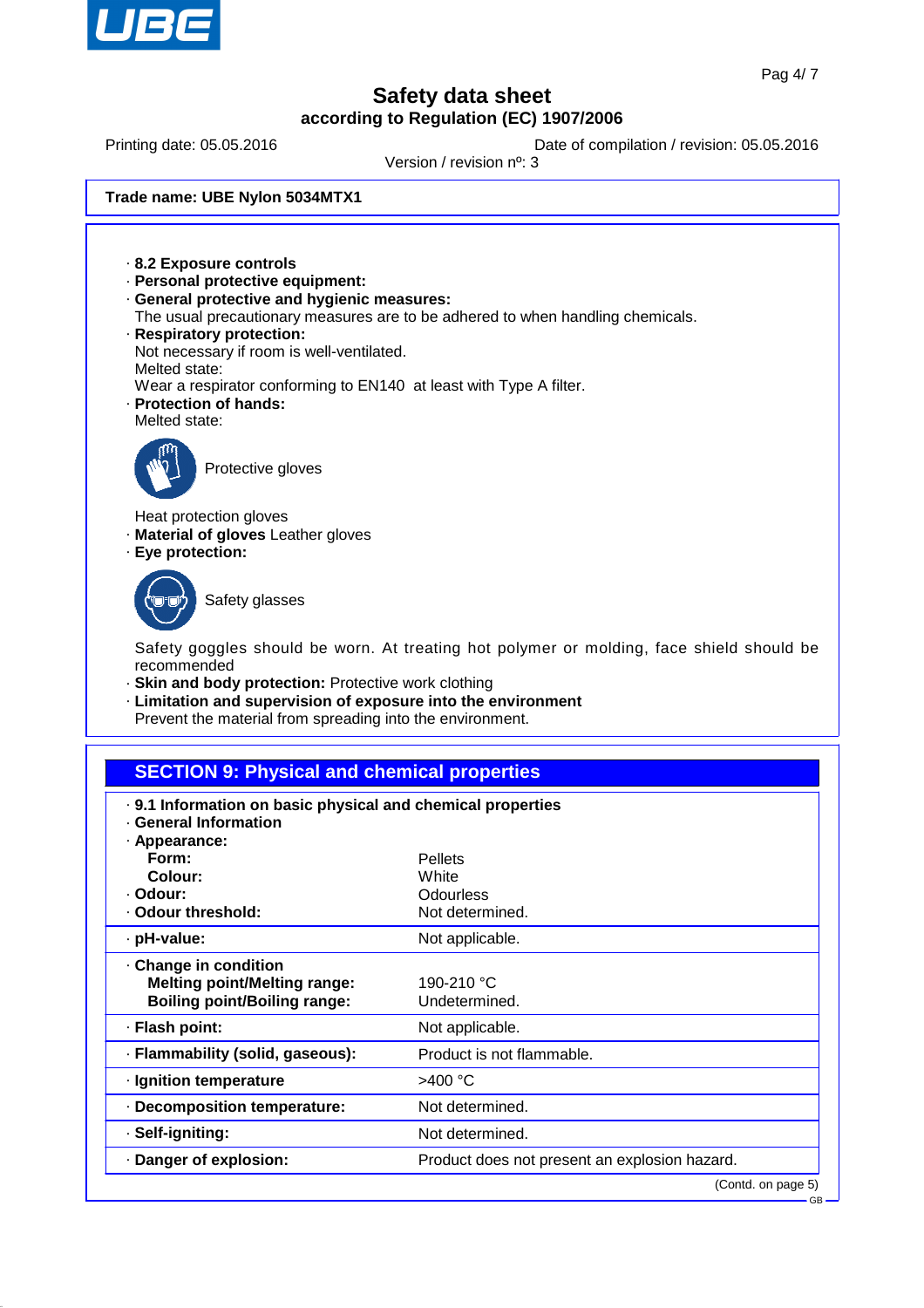

Printing date: 05.05.2016 **Date of compilation / revision: 05.05.2016** 

Version / revision nº: 3

**Trade name: UBE Nylon 5034MTX1**

| <b>Explosion limits:</b>                                   |                                            |  |
|------------------------------------------------------------|--------------------------------------------|--|
| Lower:                                                     | Not applicable.                            |  |
| Upper:                                                     | Not applicable.                            |  |
| · Vapour pressure:                                         | Not applicable.                            |  |
| ⋅ Density at 20 °C:                                        | 1.09-1,19 g/cm <sup>3</sup>                |  |
| · Relative density                                         | Not determined                             |  |
| · Vapour density                                           | Not applicable.                            |  |
| <b>Evaporation rate</b>                                    | Not applicable.                            |  |
| · Solubility in / Miscibility with                         |                                            |  |
| water:                                                     | Insoluble.                                 |  |
| - Partition coefficient (n-octanol/water): Not determined. |                                            |  |
| · Viscosity:                                               |                                            |  |
| Dynamic:                                                   | Not applicable.                            |  |
| Kinematic:                                                 | Not applicable.                            |  |
| · Solvent content:                                         |                                            |  |
| VOC (EC)                                                   | 0.00%                                      |  |
| . 9.2 Other information                                    | No further relevant information available. |  |

### **SECTION 10: Stability and reactivity**

- · **10.1 Reactivity** Stable under ordinary conditions of use and storage.
- · **10.2 Chemical stability** Stable at environment temperature. The product is stable if stored and handled as prescribed/indicated
- · **Thermal decomposition / conditions to be avoided:** No decomposition if used according to specifications.
- · **10.3 Possibility of hazardous reactions**
- No hazardous reactions if stored and handled as prescribed/indicated.
- · **10.4 Conditions to avoid** Avoid heat, flames, sparks and other sources of ignition. Avoid high temperature
- · **10.5 Incompatible materials:** Oxidizing agents, acids, bases and reactive agents.
- · **10.6 Hazardous decomposition products:** Carbon monoxide and carbon dioxide Hydrogen cyanide (prussic acid)

#### Ammonia

# **SECTION 11: Toxicological information**

- · **11.1 Information on toxicological effects**
- · **Acute toxicity** Based on available data, the classification criteria are not met.
- · **Primary irritant effect:**
- · **Skin corrosion/irritation** Not classified (Lack of data)
- · **Serious eye damage/irritation** Not classified (Lack of data)
- · **Respiratory or skin sensitisation** Not classified (Lack of data)
- · **Other information (about experimental toxicology):**

Aspiration hazard: No further relevant information available.

(Contd. on page 6)

GB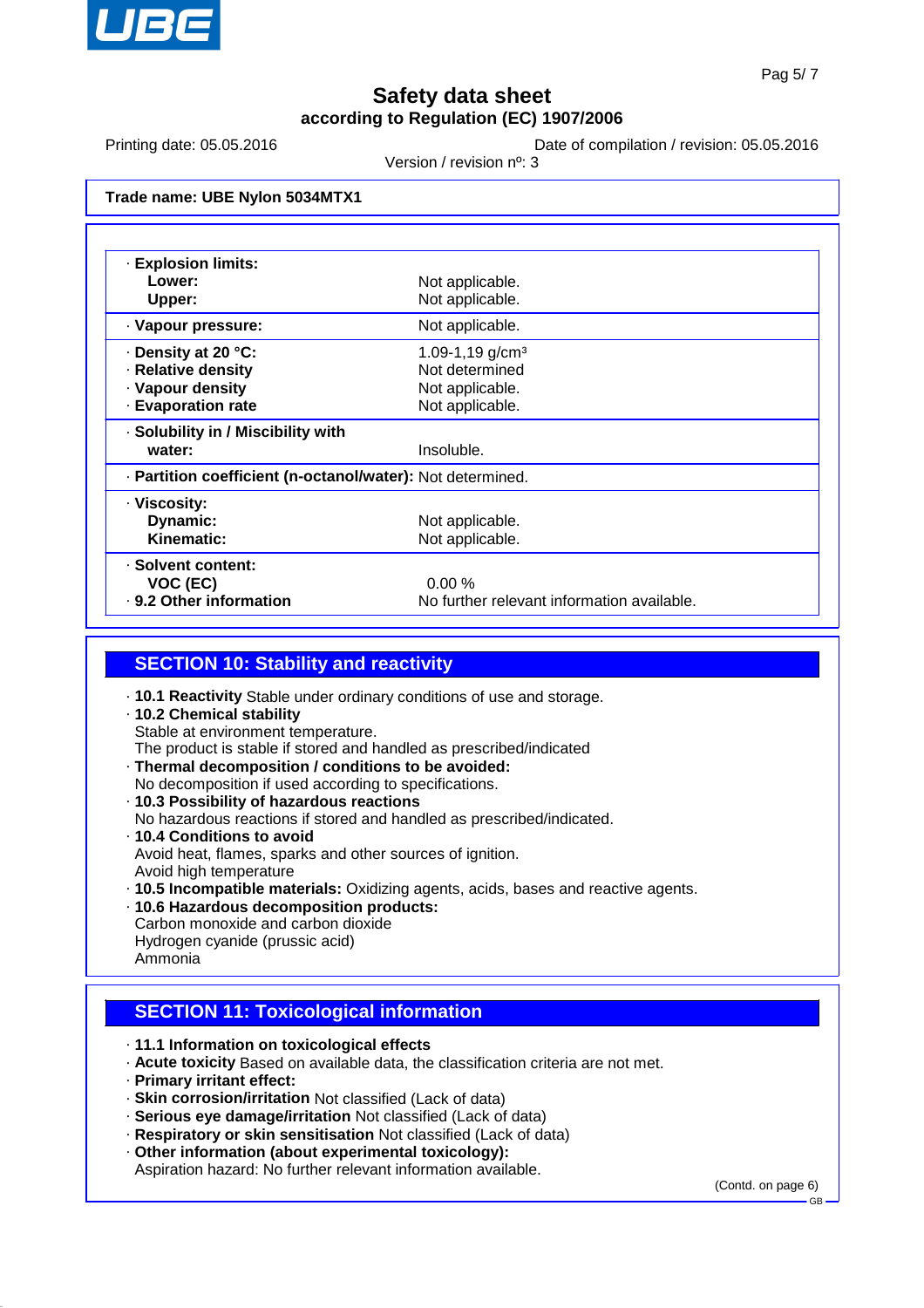

Printing date: 05.05.2016 **Date of compilation / revision: 05.05.2016** 

Version / revision nº: 3

**Trade name: UBE Nylon 5034MTX1**

- · **CMR effects (carcinogenity, mutagenicity and toxicity for reproduction)** No further relevant information available.
- · **Germ cell mutagenicity** Based on available data, the classification criteria are not met.
- · **Carcinogenicity** Based on available data, the classification criteria are not met.
- · **Reproductive toxicity** Based on available data, the classification criteria are not met.
- · **STOT-single exposure** Based on available data, the classification criteria are not met.
- · **STOT-repeated exposure** Based on available data, the classification criteria are not met.
- · **Aspiration hazard** Based on available data, the classification criteria are not met.

#### **SECTION 12: Ecological information**

- · **12.1 Toxicity**
- · **Aquatic toxicity:** No further relevant information available.
- · **12.2 Persistence and degradability** No further relevant information available.
- · **12.3 Bioaccumulative potential** No further relevant information available.
- · **12.4 Mobility in soil** No further relevant information available.
- · **12.5 Results of PBT and vPvB assessment**
- · **PBT:** Not applicable.
- · **vPvB:** Not applicable.
- · **12.6 Other adverse effects** No further relevant information available.

### **SECTION 13: Disposal considerations**

- · **13.1 Waste treatment methods**
- · **Recommendation**
- Chemical residues generally count as special waste

Must not be disposed together with household garbage. Do not allow product to reach sewage system.

Disposal must be made according to official regulations.

- · **Uncleaned packaging:**
- · **Recommendation:**
- Packaging may contain residues of the product and should be treated accordingly. Disposal must be made according to official regulations.

| <b>SECTION 14: Transport information</b> |                                                                |  |
|------------------------------------------|----------------------------------------------------------------|--|
| ⋅ 14.1 UN-Number                         | The substance is not classified under transport<br>regulations |  |
| · ADR, ADN, IMDG, IATA                   | <b>None</b>                                                    |  |
| · 14.2 UN proper shipping name           | The substance is not classified under transport<br>regulations |  |
| · ADR, ADN, IMDG, IATA                   | None                                                           |  |
| .14.3 Transport hazard class(es)         | The substance is not classified under transport<br>regulations |  |
| · ADR, ADN, IMDG, IATA                   |                                                                |  |
| · Class                                  | None                                                           |  |
|                                          | (Contd. on page 7)                                             |  |